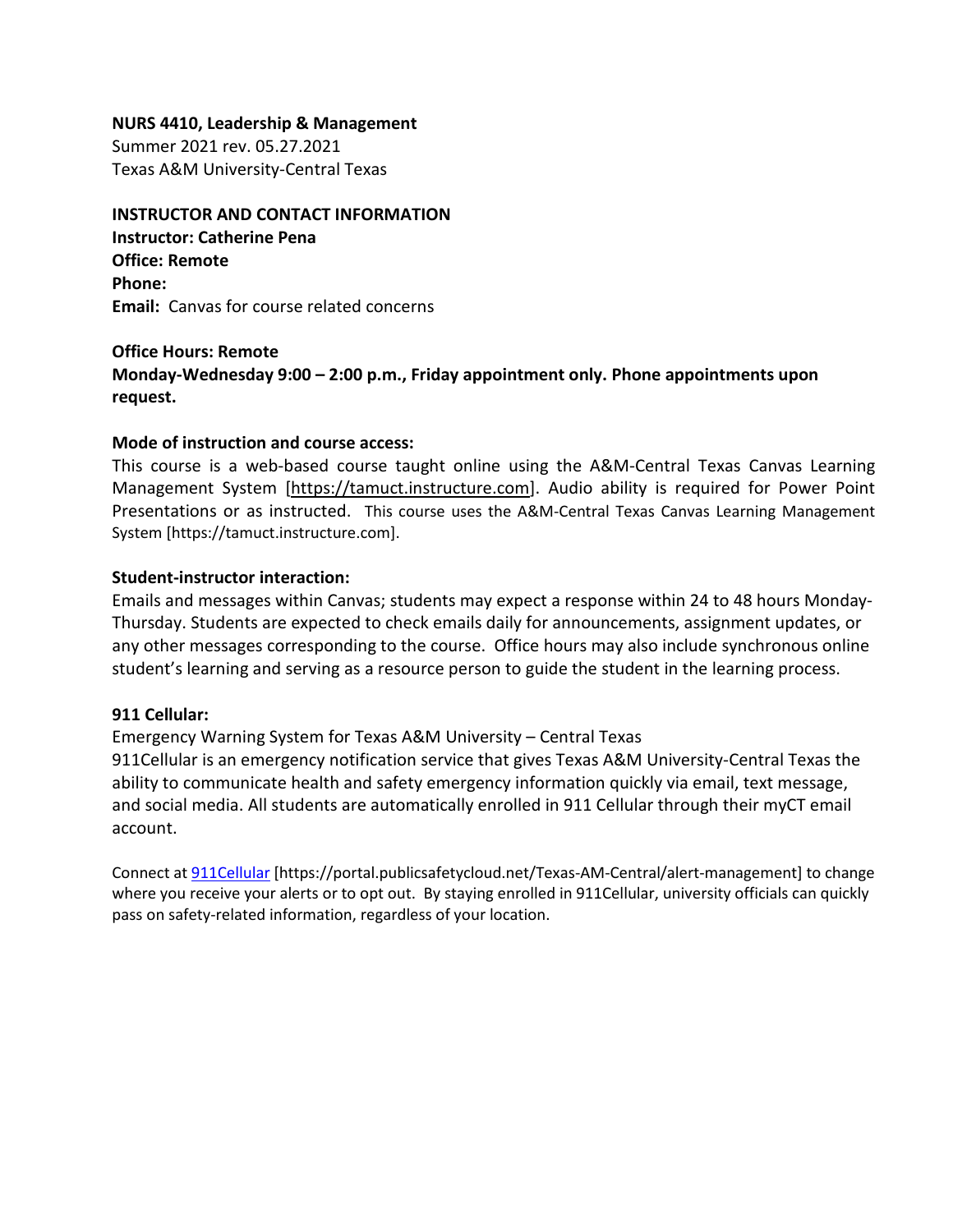#### **COURSE INFORMATION**

In this course, theories and principles of human behavior in organizations are examined, including an exploration of leadership roles in professional nursing practice. Students analyze concepts that reflect the progressive development of the nurse leader who applies critical thinking and information technology skills to evidence-based practice. The role of the nurse leader as an interprofessional team member is also examined. The importance of the nurse leader as a role model for continued professional growth through lifelong learning is emphasized. Issues related to political action, socio-legal concerns, cultural diversity, and ethics in professional nursing practice are explored with an emphasis on the advocacy role of the nurse. Practicum experiences are individualized.

**Course Objective:** By the end of this course the student will be able to: Relate practical application of leading and management styles to provide the best possible outcomes for patients.

#### **Student Learning Outcomes:**

- Apply theories of leadership and management to practice through the application of critical thinking to coordinate ethical evidence-based nursing care.
- Demonstrate an awareness of complex organizational systems, including the professional nurse's role in influencing these systems.
- Analyze the impact of selected historical, political, ethical, cultural, legal and professional issues on the health care delivery.
- Demonstrate valuing of lifelong learning and professional growth.
- Apply the role of the professional nurse as a leader, manager, and facilitator of holistic, interprofessional care.

#### **Competency Goals Statements (certification or standards):**

- Essential II: Basic Organizational and Systems Leadership for Quality Care and Patient Safety.
- Essential IV: Information Management and Application of Patient Care **Technology**
- Essential VI: Interprofessional Communication and Collaboration for Improving Patient Health Outcomes.
- Essential VIII: Professionalism and Professional Values

#### **Required Reading and Textbook(s):**

American Psychological Association. (2010). *Publication of the American Psychological Association (7th ed.).*  Washington D.C: American Psychological Association. ISBN-13: 978-1433832161 ISBN-10: 143383216X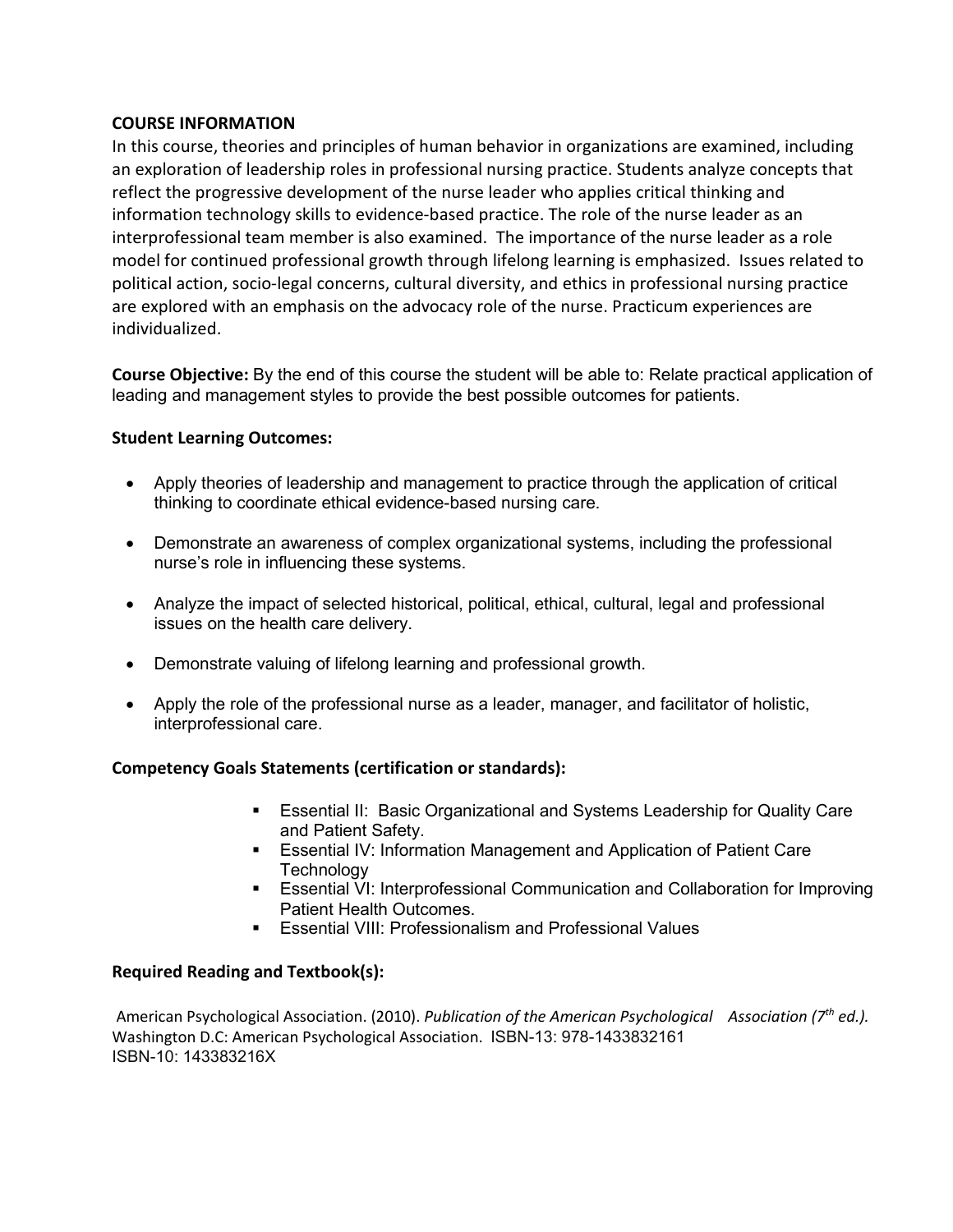Yoder-Wise P. (2019). *Leading and Managing in Nursing* (7<sup>th</sup> ed.). Maryland Heights, Missouri: Elsevier. ISBN-9780323449137

#### **COURSE REQUIREMENTS**

# **\*\* Note that assignments may require additional research and data collection in addition to textbook reading assignments**

Assignment 1, Chapter 1, Yoder-Wise (20 points) Leading, Managing, and Followers - Outline Apply the role of the professional nurse as a leader, manager, and facilitator of holistic, interprofessional care. Vague or short answers will not be considered for full credit. All answers must provide insight and depth-include examples as needed.

Assignment 2, Chapter 2, Yoder-Wise (20 points) Developing the Roles of Leaders/Managers – Outline Apply the role of the professional nurse as a leader, manager, and facilitator of holistic, interprofessional care. Vague or short answers will not be considered for full credit. All answers must provide insight and depth-include examples as needed.

Assignment 3, Chapter 4, Yoder-Wise (30 points) Culture Diversity in Health Care – Outline Apply the role of the professional nurse as a leader, manager, and facilitator of holistic, interprofessional care. Vague or short answers will not be considered for full credit. All answers must provide insight and depth-include examples as needed.

Assignment 4, (20points) Health Pamphlet/Presentation Apply the role of the professional nurse as a leader, manager, and facilitator of holistic, interprofessional care. Vague or short answers will not be considered for full credit. All answers must provide insight and depth-include examples as needed.

Assignment 5, Chapter 9, Yoder-Wise (20 points) Power, Politics and Influences – Outline Apply the role of the professional nurse as a leader, manager, and facilitator of holistic, interprofessional care. Vague or short answers will not be considered for full credit. All answers must provide insight and depth-include examples as needed.

Discussion 1, Stress and Time, Chapter 7, Yoder-Wise (10 points)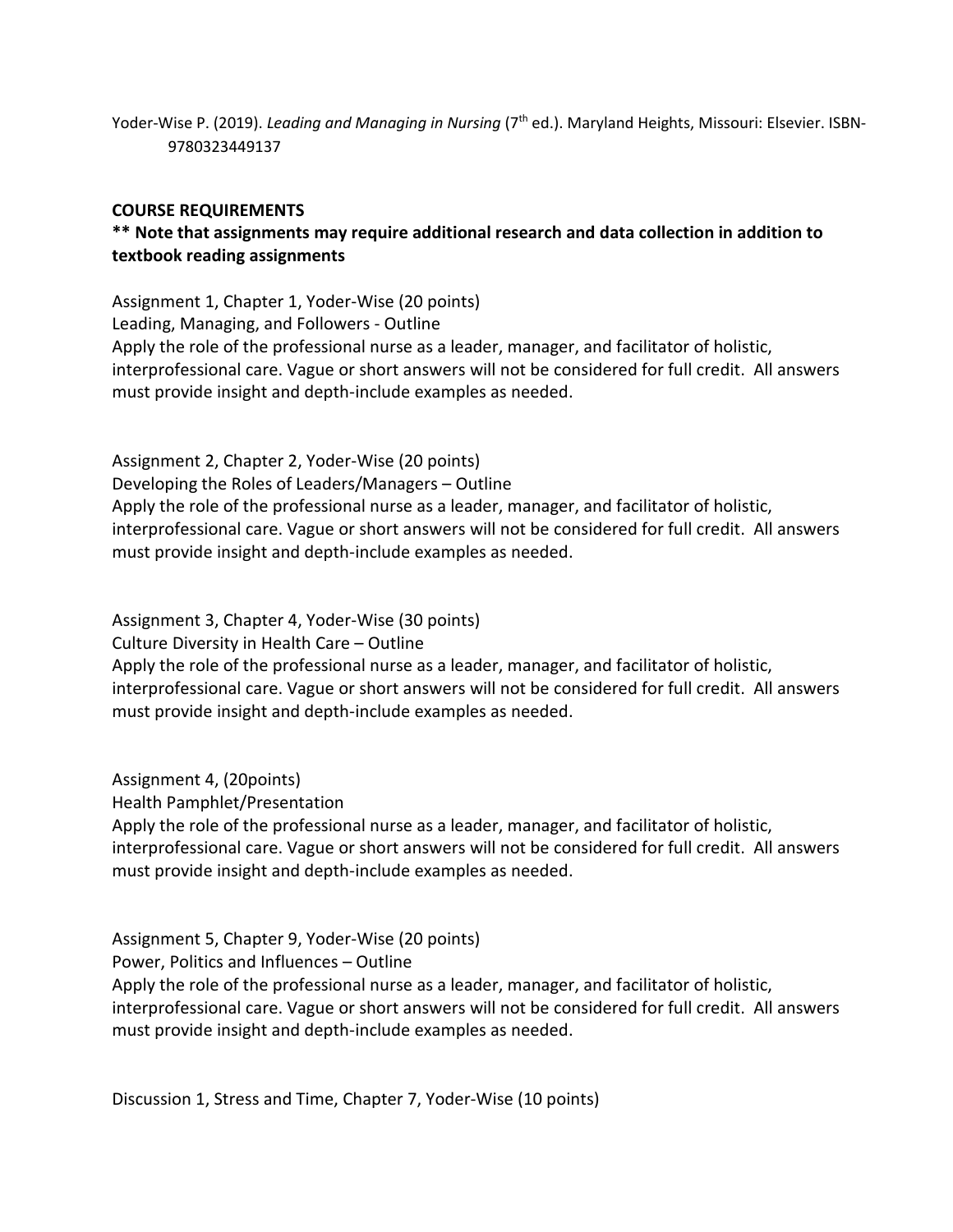Apply the role of the professional nurse as a leader, manager, and facilitator of holistic, interprofessional care. Vague or short answers will not be considered for full credit. All answers must provide insight and depth-include examples as needed.

\*\* Groups will work together towards a final product, agree on a final copy, and provide access to all. Late deductions will apply if assignment is not submitted on time, per late policy. Completion date of the assignment on personal software will not be considered, only Canvas recorded submission time and date. No individual submissions will be accepted; students must work in groups. Individual deductions may apply based on lack of collaboration, participation, or other conflicts within the group-faculty may include peer evaluation as needed.

\*\* Student is responsible for group sign up.

Group Assignment 1, Chapter 3, Yoder-Wise, Article Research (20 points)

Legal and Ethical Issues – Group PPT

Analyze the impact of selected historical, political, ethical, cultural, legal and professional issues on the health care delivery. Audio required. If presentation does not include audio, it will not be accepted, and student(s) is responsible for resubmitted-late deductions will apply according to policy.

Group Assignment 2, Chapter 8, Yoder-Wise (20 points)

Communication-Group PPT

Apply theories of leadership and management to practice through the application of critical thinking to coordinate ethical evidence-based nursing care. Apply the role of the professional nurse as a leader, manager, and facilitator of holistic, interprofessional care. Audio required. If presentation does not include audio, it will not be accepted, and student(s) is responsible for resubmitted-late deductions will apply according to policy.

Group Assignment 3, Chapter 8, Yoder-Wise (20 points)

Conflict – PPT

Apply the role of the professional nurse as a leader, manager, and facilitator of holistic, interprofessional care. Audio required. If presentation does not include audio, it will not be accepted, and student(s) is responsible for resubmitted-late deductions will apply according to policy.

Change Project Presentation (total of 70 points)

\*Presentations will require audio, no speaker notes. Student is responsible for submitting on time, technical issues will not be considered for extensions. If presentation does not include audio, it will not be accepted, and student is responsible for resubmitted-late deductions will apply according to policy. Presentation template must be used for final presentations.

Part 1, Chapter 10, 11, 12 (30 points) Part 2, Chapter 15, 18, 30 (40 points)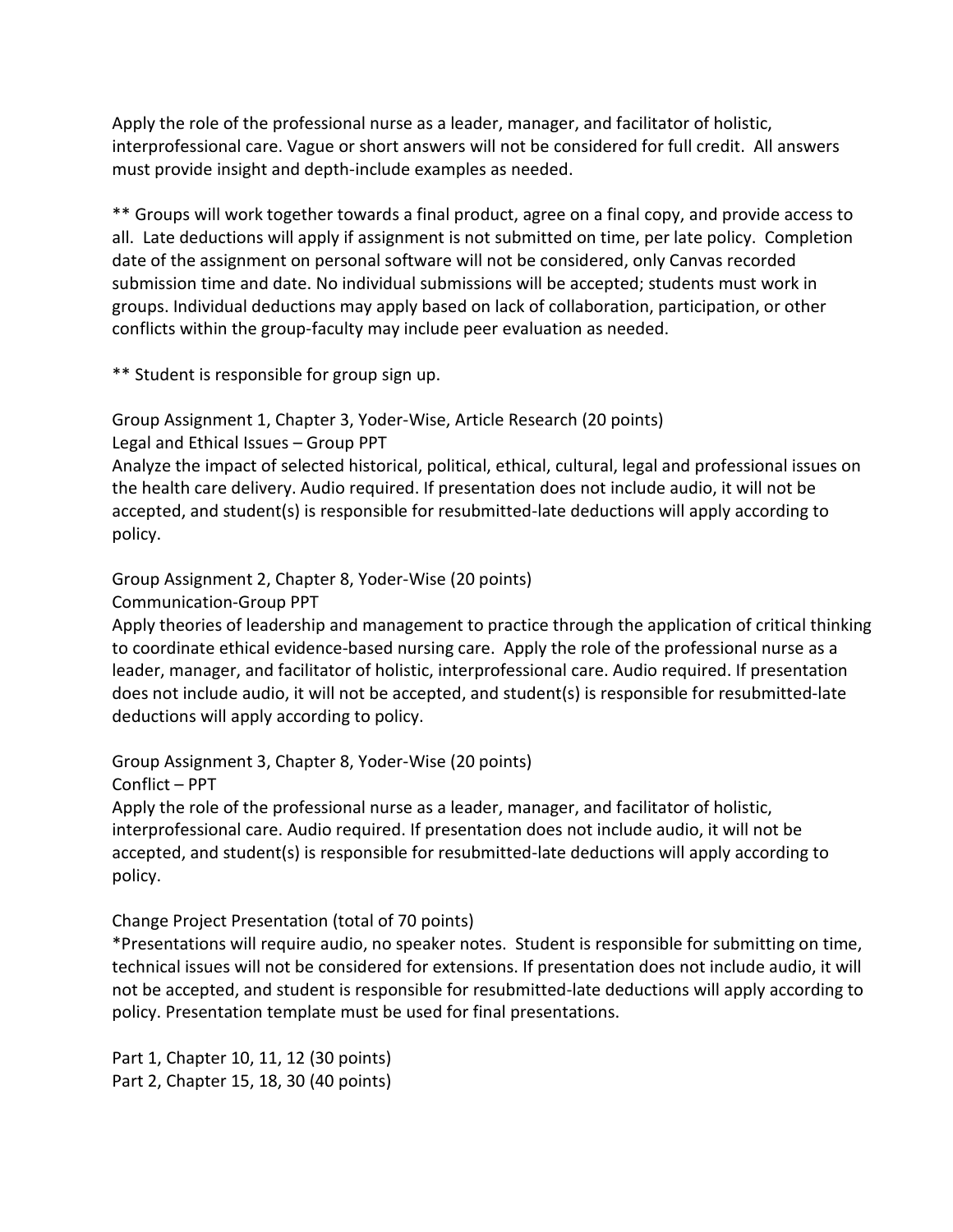- **•** Apply theories of leadership and management to practice through the application of critical  thinking to coordinate ethical evidence-based nursing care.
- Demonstrate an awareness of complex organizational systems, including the professional nurse's role in influencing these systems.
- Analyze the impact of selected historical, political, ethical, cultural, legal and professional issues on the health care delivery.
- Demonstrate valuing of lifelong learning and professional growth.

• Apply the role of the professional nurse as a leader, manager, and facilitator of holistic, interprofessional care.

| Assignments X 5       | 110 Points | 40%  |
|-----------------------|------------|------|
| Group Projects X 3    | 60 points  | 20%  |
| <b>Change Project</b> | 70 Points  | 40%  |
| Total:                | 430 Points | 100% |

| Percent | $A = 90 - 100$ |
|---------|----------------|
|         | B=80-89        |
|         | $C = 70 - 79$  |
|         | D=60-69        |
|         | F=59 or below  |

## **Posting of Grades**

All student grades will be posted on the Canvas Grade book. Students should monitor their grading status often and report to the instructor any discrepancies. Quiz and exam grades taken through Canvas are posted upon successful submission. Faculty graded assignments and discussion posts will be posted within 72 hours after the due date and time. Friday assignment grades will be posted within 72 hours of the following Monday. The final Change Project presentation grade will be finalized within 5 days from the due date, depending on the quantity of submissions.

# **COURSE OUTLINE AND CALENDAR**

**Complete Course Calendar (see at the end of document)**

# **Import University Dates:**

# *Academic Calendar: https://www.tamuct.edu/registrar/academic-calendar.html*

# **TECHNOLOGY REQUIREMENTS AND SUPPORT**

This course will use the A&M-Central Texas Instructure Canvas learning management system. Logon to A&M-Central Texas Canvas [https://tamuct.instructure.com].

Username: Your MyCT username (xx123 or everything before the "@" in your MyCT e-mail address) Password: Your MyCT password

#### **Canvas Support**

Use the Canvas Help link, located at the bottom of the left-hand menu, for issues with Canvas. You can select "Chat with Canvas Support," submit a support request through "Report a Problem," or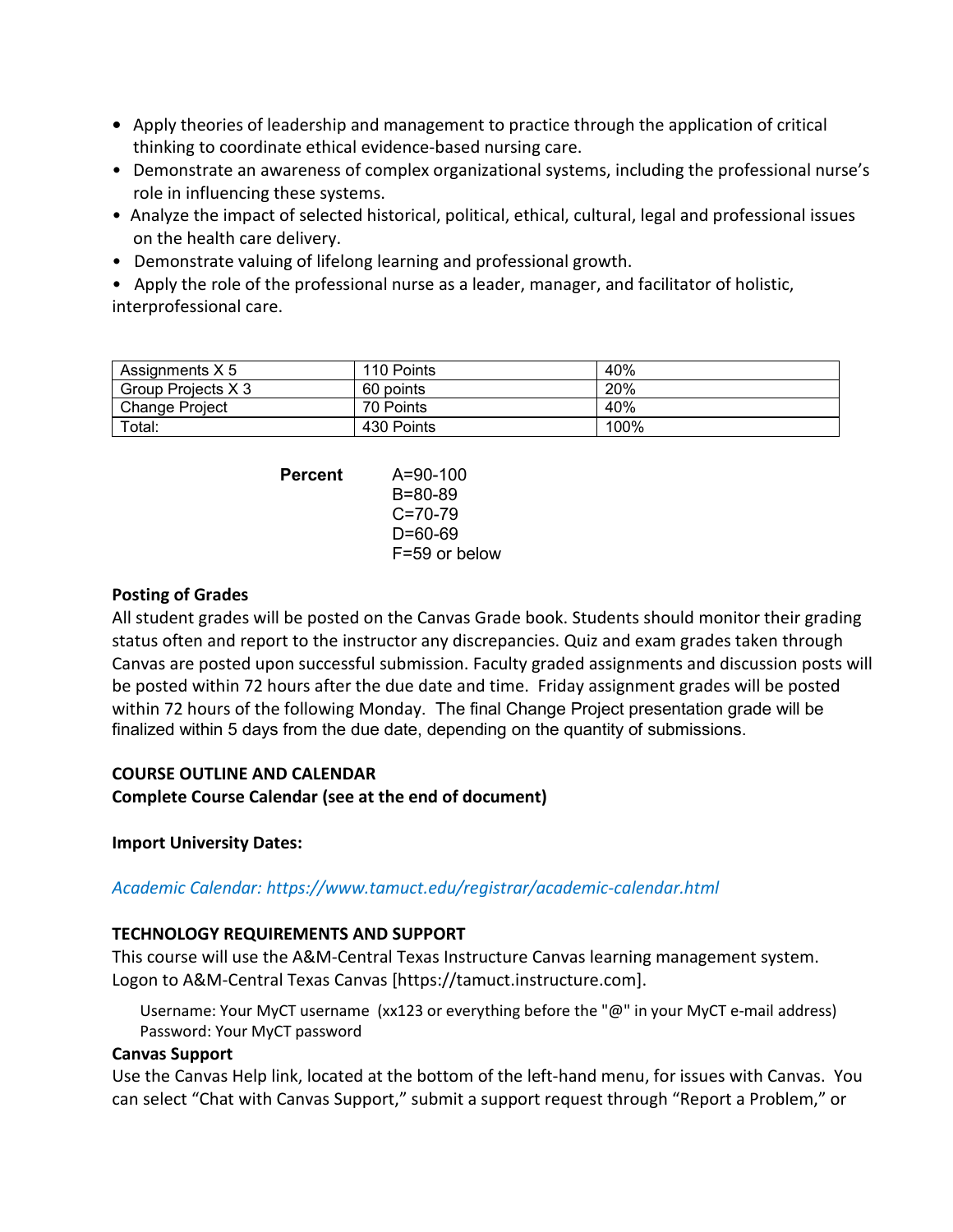call the Canvas support line: 1-844-757-0953. For issues related to course content and requirements, contact your instructor. **Other Technology Support** For log-in problems, students should contact Help Desk Central. 24 hours a day, 7 days a week: Email: [helpdesk@tamu.edu](mailto:helpdesk@tamu.edu) Phone: (254) 519-5466

[Web Chat:](http://hdc.tamu.edu/) [http://hdc.tamu.edu] *Please let the support technician know you are an A&M-Central Texas student.*

*Students are responsible for contacting Canvas support for any technical issues.* 

#### **UNIVERSITY RESOURCES, PROCEDURES, AND GUIDELINES**

#### **Drop Policy.**

If you discover that you need to drop this class, you must complete a [Drop Request Form](https://www.tamuct.edu/registrar/docs/Drop_Request_Form.pdf) [\[https://www.tamuct.edu/registrar/docs/Drop\\_Request\\_Form.pdf\]](https://www.tamuct.edu/registrar/docs/Drop_Request_Form.pdf).

Professors cannot drop students; this is always the responsibility of the student. The Registrar's Office will provide a deadline on the University Calendar for which the form must be completed, signed and returned. Once you return the signed form to the Registrar's Office, you must go into Warrior Web and confirm that you are no longer enrolled. If you still show as enrolled, FOLLOW-UP with the Registrar's Office immediately. You are to attend class until the procedure is complete to avoid penalty for absence. Should you miss the drop deadline or fail to follow the procedure, you will receive an F in the course, which may affect your financial aid and/or VA educational benefits.

#### **Academic Integrity.**

Texas A&M University -Central Texas values the integrity of the academic enterprise and strives for the highest standards of academic conduct. A&M-Central Texas expects its students, faculty, and staff to support the adherence to high standards of personal and scholarly conduct to preserve the honor and integrity of the creative community. Academic integrity is defined as a commitment to honesty, trust, fairness, respect, and responsibility. Any deviation by students from this expectation may result in a failing grade for the assignment and potentially a failing grade for the course. Academic misconduct is any act that improperly affects a true and honest evaluation of a student's academic performance and includes, but is not limited to, cheating on an examination or other academic work, plagiarism and improper citation of sources, using another student's work, collusion, and the abuse of resource materials. All academic misconduct concerns will be reported to the university's Office of Student Conduct. Ignorance of the university's standards and expectations is never an excuse to act with a lack of integrity. When in doubt on collaboration, citation, or any issue, please contact your instructor before taking a course of action.

#### **Academic Accommodations.**

At Texas A&M University-Central Texas, we value an inclusive learning environment where every student has an equal chance to succeed and has the right to a barrier free education. The Department of Access and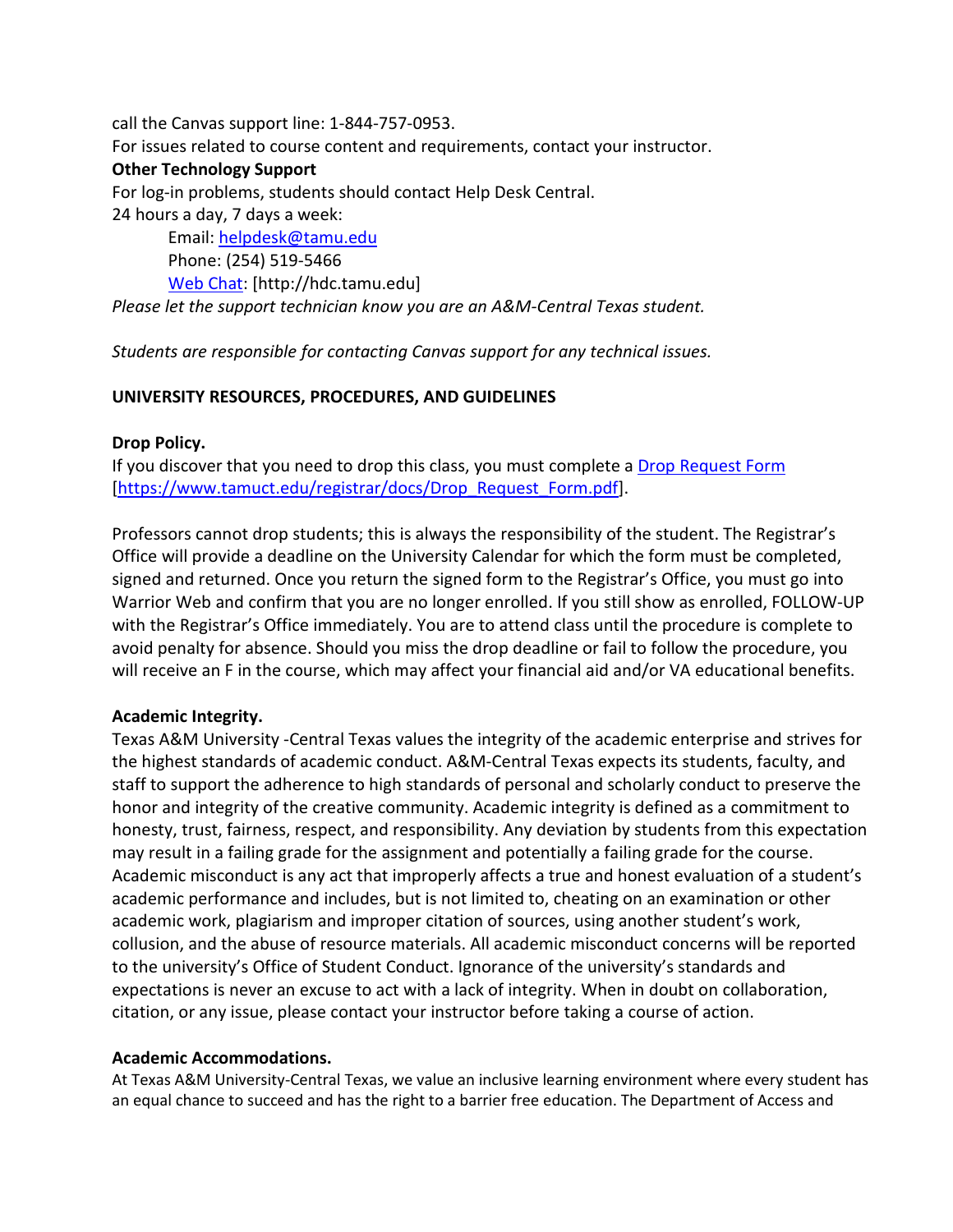Inclusion is responsible for ensuring that students with a disability receive equal access to the University's programs, services and activities. If you believe you have a disability requiring reasonable accommodations please contact the Department of Access and Inclusion at (254) 501-5831. Any information you provide is private and confidential and will be treated as such.

For more information please visit our [Access & Inclusion](https://www.tamuct.edu/student-affairs/access-inclusion.html) webpage [https://www.tamuct.edu/studentaffairs/access-inclusion.html].

#### **Important information for Pregnant and/or Parenting Students.**

Texas A&M University-Central Texas supports students who are pregnant and/or parenting. In accordance with requirements of Title IX and guidance from US Department of Education's Office of Civil Rights, the Dean of Student Affairs' Office can assist students who are pregnant and/or parenting in seeking accommodations related to pregnancy and/or parenting. For more information, please visit https://www.tamuct.departments/index.php. Students may also contact the institution's Title IX Coordinator. If you would like to read more about these [requirements and guidelines](http://www2.ed.gov/about/offices/list/ocr/docs/pregnancy.pdf) online, please visit the website [http://www2.ed.gov/about/offices/list/ocr/docs/pregnancy.pdf].

Title IX of the Education Amendments Act of 1972 prohibits discrimination on the basis of sex and gender – including pregnancy, parenting, and all related conditions. A&M-Central Texas is able to provide flexible and individualized reasonable accommodation to pregnant and parenting students. All pregnant and parenting students should contact the Division of Student Affairs at 254-501-5909 to seek out assistance. Students may also contact the University's Title IX Coordinator.

#### **Tutoring.**

Tutoring is available to all A&M-Central Texas students, both on-campus and online. On-campus subjects tutored include Accounting, Advanced Math, Biology, Finance, Statistics, Mathematics, and Study Skills. Tutors are available at the Tutoring Center in Warrior Hall, Suite 111. If you have a question regarding tutor schedules, need to schedule a tutoring session, are interested in becoming a tutor, or any other question, contact Academic Support Programs at 254-519-5796, or by emailing Dr. DeEadra Albert-Green at [deeadra.albertgreen@tamuct.edu.](mailto:deeadra.albertgreen@tamuct.edu)

Chat live with a tutor 24/7 for almost any subject from on your computer! Tutor.com is an online tutoring platform that enables A&M-Central Texas students to log in and receive FREE online tutoring and writing support. This tool provides tutoring in over 40 subject areas. Access Tutor.com through Canvas.

#### **The University Writing Center.**

Located in Warrior Hall 416, the University Writing Center (UWC) at Texas A&M University–Central Texas (TAMUCT) is a free workspace open to all TAMUCT students from 10:00 a.m.-5:00 p.m. Monday thru Thursday with satellite hours in the University Library Monday thru Thursday from 6:00-9:00 p.m. This semester, the UWC is also offering online only hours from 12:00-3:00 p.m. on Saturdays.

Students may arrange a one-on-one session with a trained and experienced writing tutor by visiting the UWC during normal operating hours (both half-hour and hour sessions are available) or by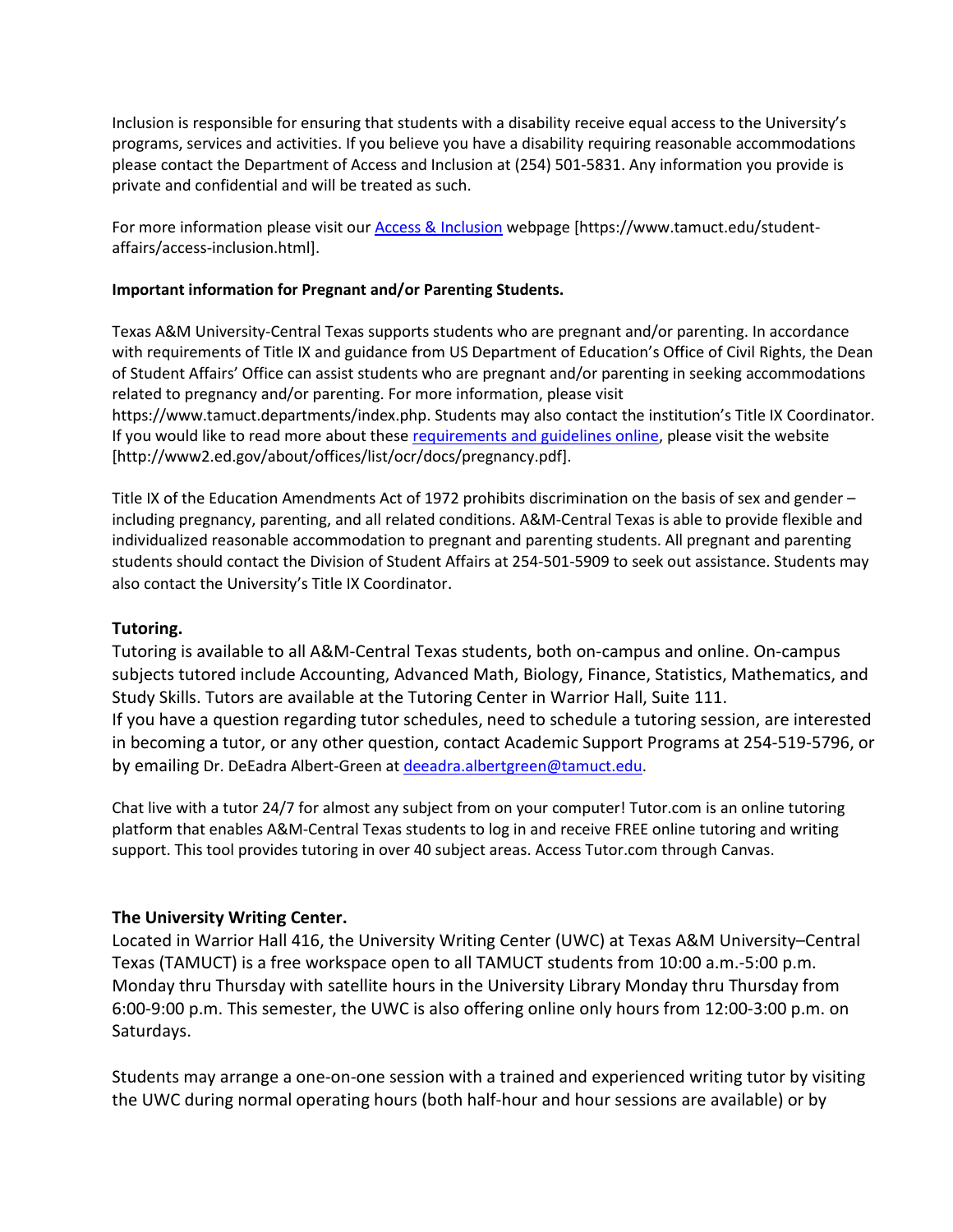making an appointment via [WCOnline](https://tamuct.mywconline.com/) at [https://tamuct.mywconline.com/]. In addition, you can email Dr. Bruce Bowles Jr. at [bruce.bowles@tamuct.edu](mailto:bruce.bowles@tamuct.edu) for any assistance needed with scheduling.

Tutors are prepared to help writers of all levels and abilities at any stage of the writing process. While tutors will not write, edit, or grade papers, they will assist students in developing more effective composing practices. By providing a practice audience for students' ideas and writing, our tutors highlight the ways in which they read and interpret students' texts, offering guidance and support throughout the various stages of the writing process. In addition, students may work independently in the UWC by checking out a laptop that runs the Microsoft Office suite and connects to WIFI, or by consulting our resources on writing, including all of the relevant style guides. Whether you need help brainstorming ideas, organizing an essay, proofreading, understanding proper citation practices, or just want a quiet place to work, the UWC is here to help!

If you have any questions about the UWC, please do not hesitate to contact Dr. Bruce Bowles Jr. at [bruce.bowles@tamuct.edu.](mailto:bruce.bowles@tamuct.edu)

#### **University Library.**

The University Library provides many services in support of research across campus and at a distance. We offer over 200 electronic databases containing approximately 250,000 eBooks and 82,000 journals, in addition to the 85,000 items in our print collection, which can be mailed to students who live more than 50 miles from campus. Research guides for each subject taught at A&M-Central Texas are available through our website to help students navigate these resources. On campus, the library offers technology including cameras, laptops, microphones, webcams, and digital sound recorders.

Research assistance from a librarian is also available 24 hours a day through our online chat service, and at the reference desk when the library is open. Research sessions can be scheduled for more comprehensive assistance, and may take place on Skype or in-person at the library. Assistance may cover many topics, including how to find articles in peer-reviewed journals, how to cite resources, and how to piece together research for written assignments.

Our 27,000-square-foot facility on the A&M-Central Texas main campus includes student lounges, private study rooms, group work spaces, computer labs, family areas suitable for all ages, and many other features. Services such as interlibrary loan, TexShare, binding, and laminating are available. The library frequently offers workshops, tours, readings, and other events. For more information, please visit our [Library website](https://tamuct.libguides.com/index) [http://tamuct.libguides.com/index].

#### **A Note about Sexual Violence at A&M-Central Texas**

Sexual violence is a serious safety, social justice, and public health issue. The university offers support for anyone struggling with these issues. University faculty are mandated reporters, so if someone discloses that they were sexually assaulted (or a victim of Domestic/Dating Violence or Stalking) while a student at TAMUCT, faculty members are required to inform the Title IX Office. If you want to discuss any of these issues confidentially, you can do so through Student Counseling (254-501-5955) located on the second floor of Warrior Hall (207L).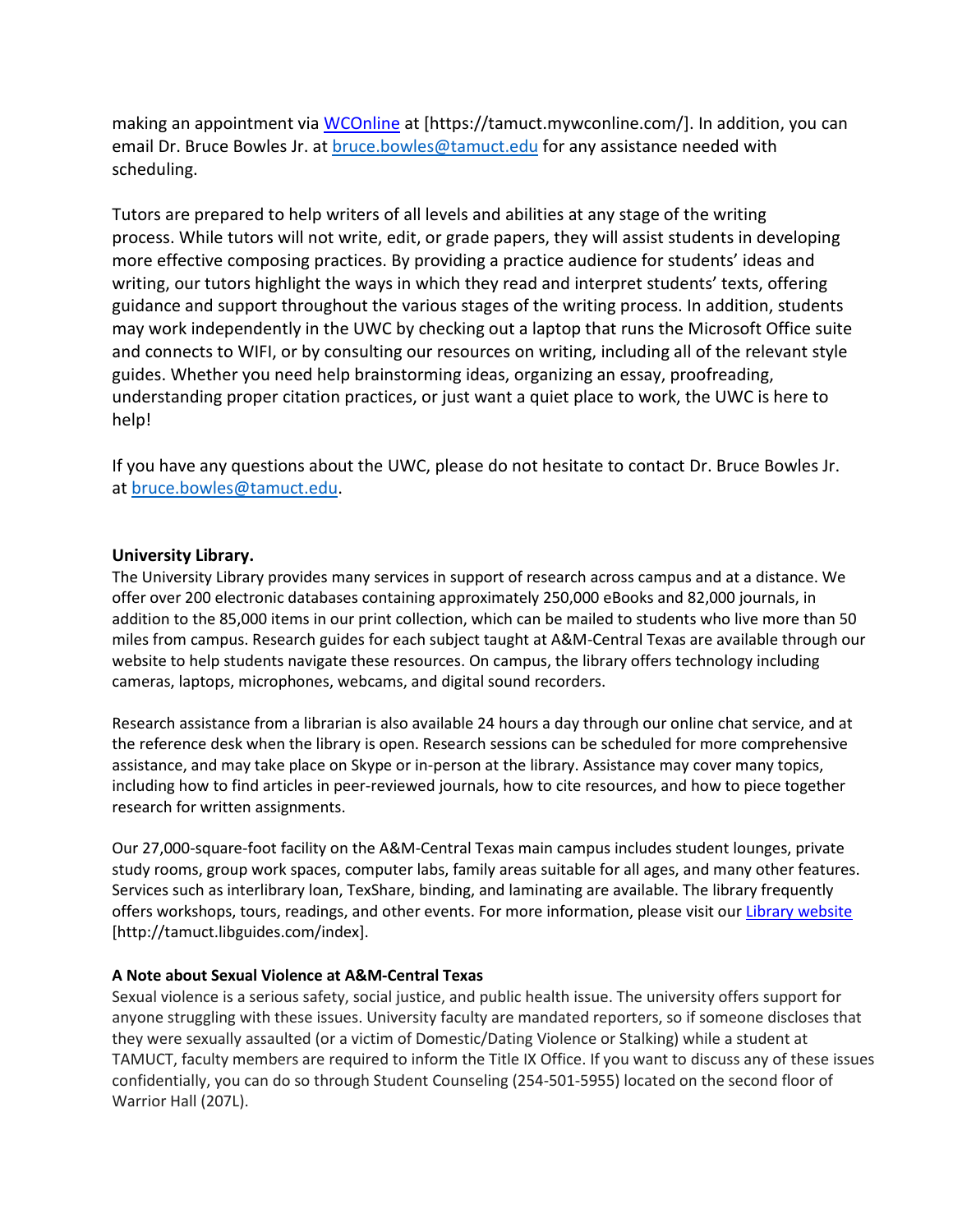Sexual violence can occur on our campus because predators often feel emboldened, and victims often feel silenced or shamed. It is incumbent on ALL of us to find ways to actively create environments that tell predators we don't agree with their behaviors and tell survivors we will support them. Your actions matter. Don't be a bystander; be an agent of change. For additional information on campus policy and resources visit the [Title IX webpage](https://www.tamuct.edu/departments/compliance/titleix.php) [https://www.tamuct.edu/departments/compliance/titleix.php].

# **INSTRUCTOR POLICIES.**

**Late Assignments:**

Assignments are due on the date and time outlined in the course schedule and syllabus. A 10% deduction will be taken for each day an assignment is past the due date. After three days, a grade of 0 will be entered into the gradebook for that assignment. This includes all quizzes, discussion boards, and any other written work in the course. Exceptions will be granted at faculty discretion and only if arrangements were made prior to the due date.

## **Group Participation**

Course contains multiple group assignments that require equal peer participation and collaboration. All members are expected to contribute and participate towards final assignment/project. Peer Review evaluations may be required and considered towards final grade. If equal participation and collaboration towards the final assignment/project is not demonstrated, individual point deduction may apply. No editing, or changes of any kind, are to be made to the final copy without group consent or agreement. Group assignments that are completed individually will receive a "0". Group assignments must be completed within a group. All final submissions must be individually through Canvas.

# **Additional Research**

Self-guided research and material search will be required throughout the course. Several assignments will require additional research for supportive material through the use of outside resources. Students are required to follow APA citing/referencing and copyright guidelines.

# **Power Point & Studio/Arc Presentations**

All presentations require audio, unless otherwise specified/instructed.

# **Copyright Notice.**

Students should assume that all course material is copyrighted by the respective author(s). Reproduction of course material is prohibited without consent by the author and/or course instructor. Violation of copyright is against the law and Texas A&M University-Central Texas' Code of Academic Honesty. All alleged violations will be reported to the Office of Student Conduct.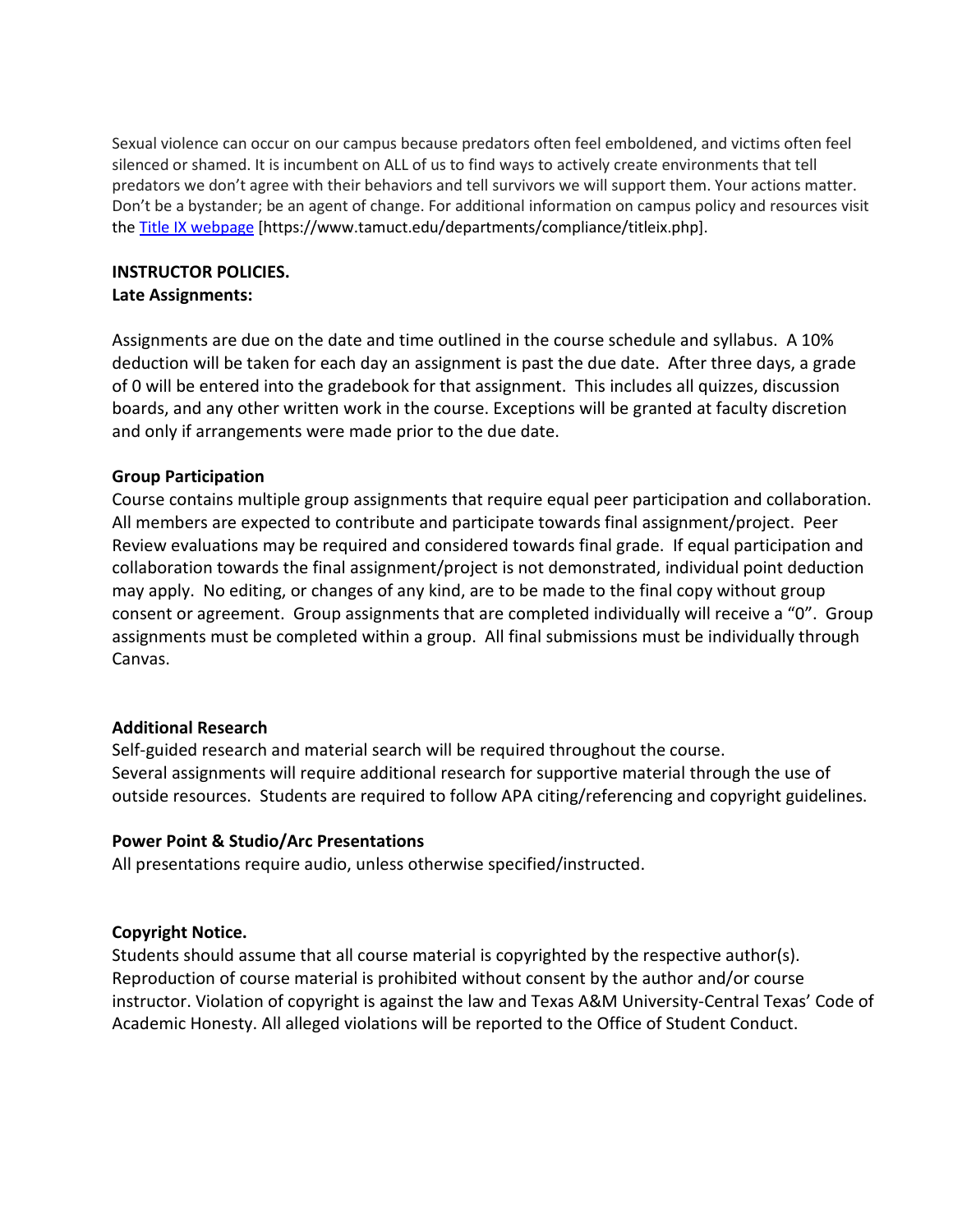# **Copyright Notice.**

Students should assume that all course material is copyrighted by the respective author(s). Reproduction of course material is prohibited without consent by the author and/or course instructor. Violation of copyright is against the law and Texas A&M University-Central Texas' Code of Academic Honesty. All alleged violations will be reported to the Office of Student Conduct.

Copyright. 2018 by Catherine Pena at Texas A&M University-Central Texas, College of Arts & Science; 1001 Leadership Place, Killeen, TX 76549; 254-5195718; Fax 254-519-8017; *c.pena@tamuct.edu*